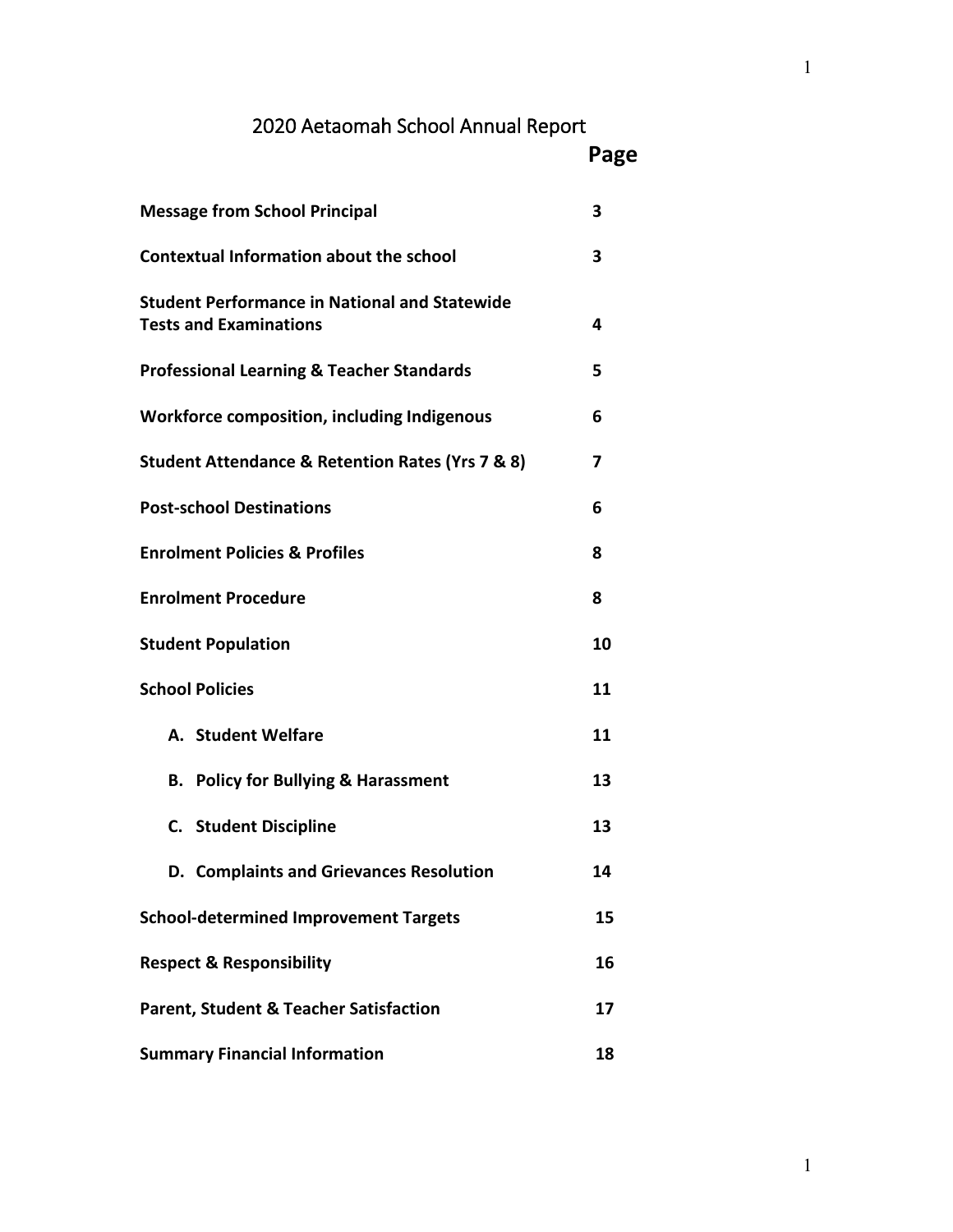## REPORTING AREA 1: A MESSAGE FROM THE CHAIRMAN/PRINCIPAL

The quote, written by some students of a Steiner school in Argentina with which I finished last year's report applied very much to 2020:

#### *'Message to young people,*

*In the current circumstances that humanity is going through, we have this message: let's not lose our motivation. We trust in humanity and in the future even if everything seems to be full of uncertainty. Stay still, we will soon be out. May the stillness be in the body and may the soul be ready to take the leap. Let the soul tense up like the bow before releasing the arrow, like the athlete who bends down before jumping. In the arrow are our dreams. If new difficulties come, new dreams will come as well. The point of greatest tension is called resistance. Let's become that resistance. Let's plan the jump.'*

*By Manuela Smolovich, Sol Cerolini, Jazmín Pivetta and Laila Mackern, students of the Waldorf/Steiner School in Córdoba, Argentina*  [www.casadelosjovenes.org](https://goetheanum.acemlna.com/lt.php?s=9634237393a1961066003177dc245dc4&i=936A1801A46A14497)

Covid came, saw but didn't conquer. The four weeks of home school saw our teachers respond unflinchingly, sending the children work either by physical delivery or online. Most of the children worked well under the difficult circumstances. The return to school was a celebration in itself.

We had to work around the various covid restrictions, such as parents not being able to come into the school and restrictions on recorder playing and singing. In the last term normality began to return.

2020 was Margaret's last Class Teacher year. The events at the end of the year were very moving, with the "Green Snake and Beautiful Lily" play, a whole school farewell to the children and the unforgetable farewell dinner for the students where the students spoke from the heart about their time with Margaret. She will move into a new role in the school in 2021.

Another notable change occurred when Natalie departed her class 1/2 and moved to Queensland half-way through the year. Deborah took over the class for a term and a half before Sophie moved in and successfully became the new Class Teacher. Welcome Sophie!!!! A challenging task that she has taken on superbly.

Adding more welcome youthful life to the school Georgia began working at the school during term 3 to become the Class 1 teacher in 2021. Welcome Georgia.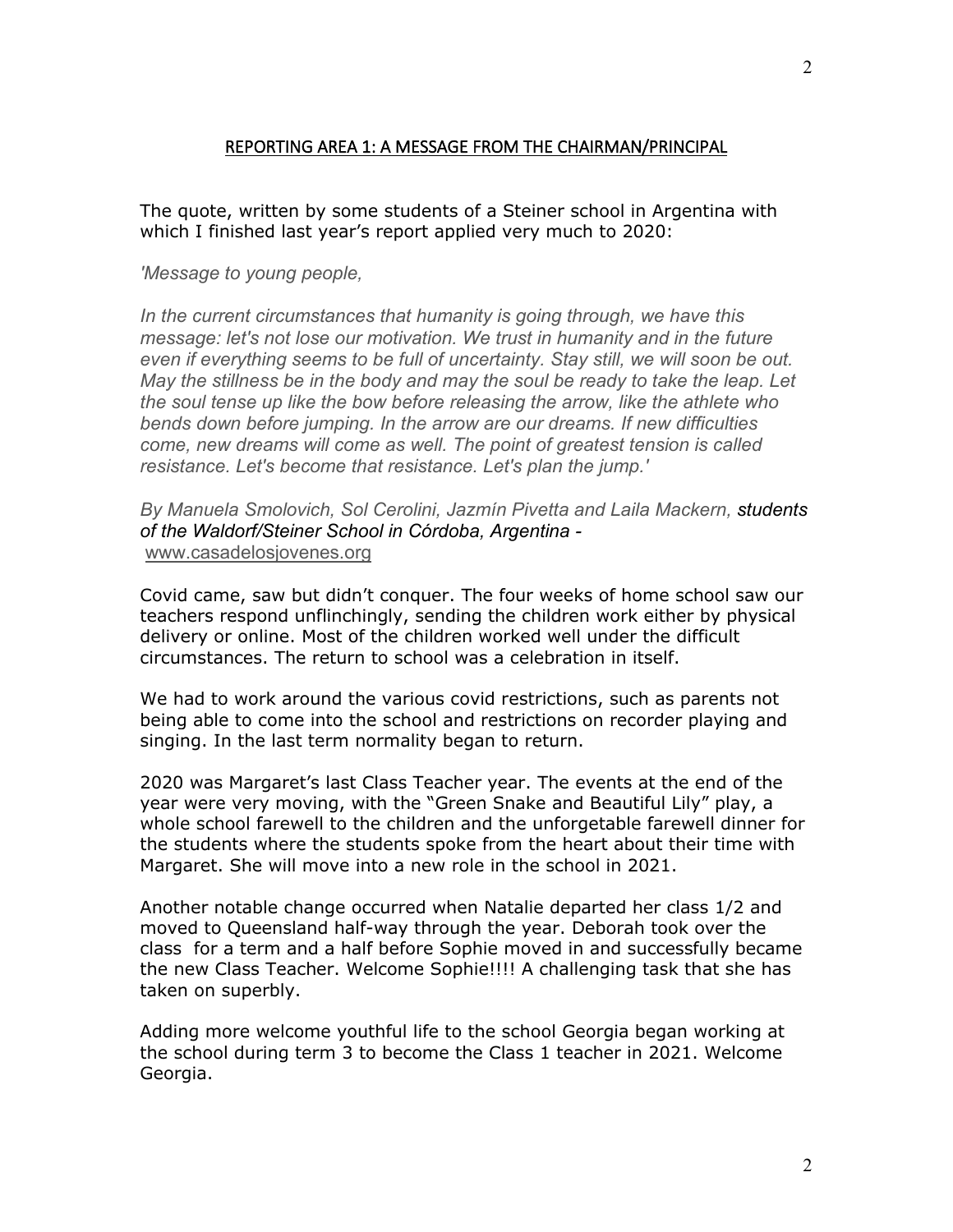Enquiries regarding future enrolments have increased considerably.

Thank you to all of the teachers, those mentioned as well as Martine (putting so much work into the kindy programme) Adam (moving to class 4 and 5), Bernard (crossing the threshold with Class 7 and 6), Thomas (hands in the soil) and Deborah (such a relief!).

Sue keeps the place ticking in the office along with Margot who helps in the office and looks after maintenance and steps in to do whatever else needs doing.

Finally, we have a board that is on board with the needs of the school 100%: Martine, Margaret, Margot, Bernard, Bronwyn and me. I appreciate the intelligence, creative solutions, good humour and the smoothness with which it all operates. Thank you!!!!

It was a year of change in a number of ways. What mysteries will 2021 evolve?

Ron Caisley

#### REPORTING AREA 2: CONTEXTUAL INFORMATION ABOUT THE SCHOOL

Aetaomah is a Kindergarten to Year 8 school based on the educational work of Dr. Rudolf Steiner.

We strive to develop in the children individual inner strength imbued with moral, ethical and social skills, a sense of wonder and a desire to learn and understand the world and humanity. We unite imagination with the sciences, expressed through the visual and performing arts and the skeleton of our syllabus and values are brought to life through wonder and creativity.

This is the heart of our educational approach, enriched by the science, art and practicality of biodynamic agriculture (we have two gardens worked by the children) and outdoor activities such as sports and excursions.

The development of life skills is fostered through handwork and hard and soft crafts. An open, artistic outlook, penetrated by thought, reason, knowledge and hope with a sense of spirituality weaving through all things and a capacity and determination to work through life's challenges are all priorities we endeavour to share with the children.

At present there are 65 children from the Murwillumbah town area, Uki village and rural areas surrounding the school.

Visit the school website www.aetaomah.nsw.edu.au And Myschool website [http://www.myschool.edu.au](http://www.myschool.edu.au/)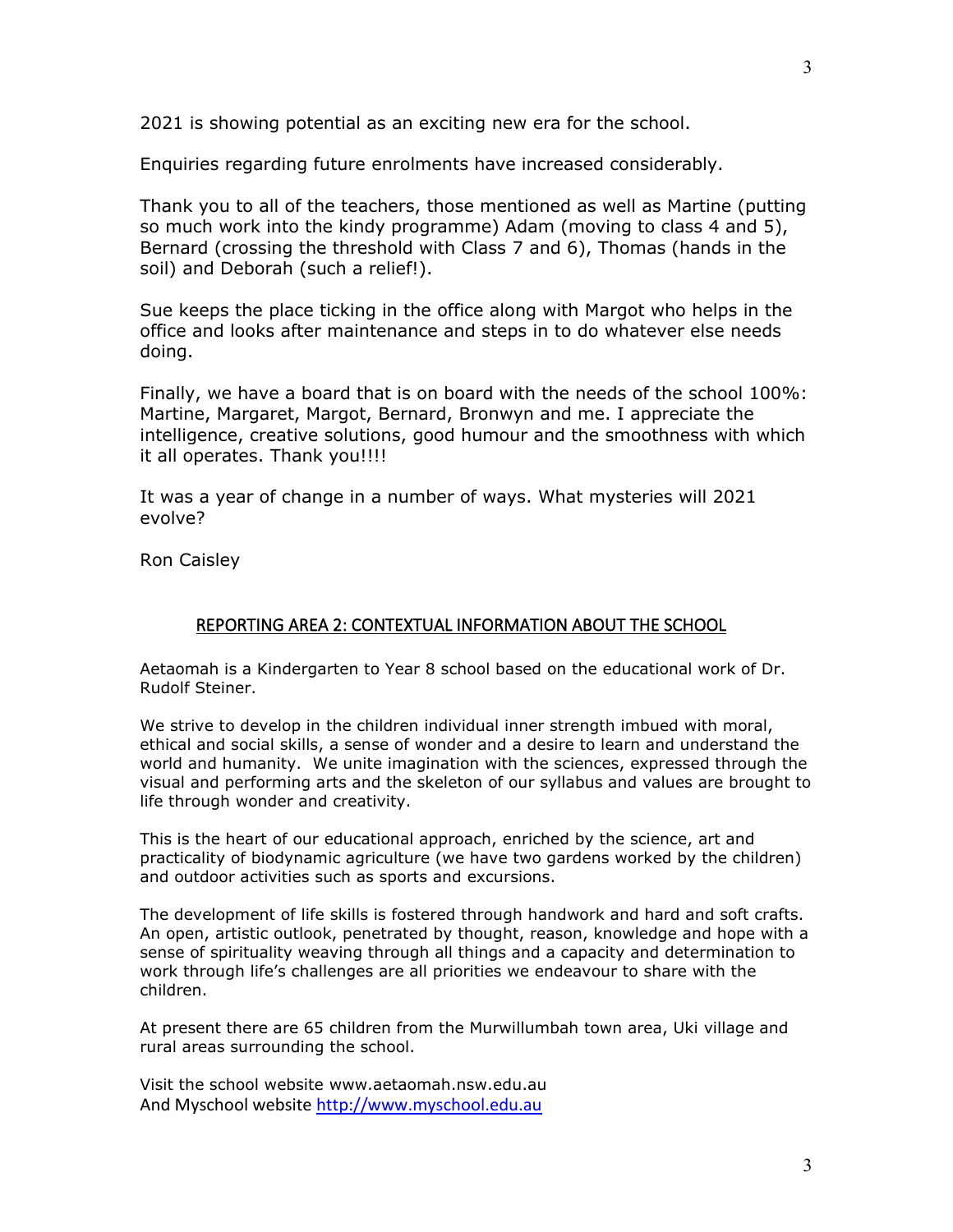# REPORTING AREA 3: STUDENT PERFORMANCE IN NATIONAL AND STATEWIDE TESTS AND EXAMINATIONS.

In 2020 no students participated in the National Assessment Programme - Literacy and Numeracy (NAPLAN). All other parents excluded their children.

We place little value on these tests, (a view shared by most of the parents) so we do not waste valuable education time specially preparing the children for them. In spite of this, in past years, most of the children who have done it have been above the national average in most areas.

Information is reported on [http://www.myschool.edu.au](http://www.myschool.edu.au/)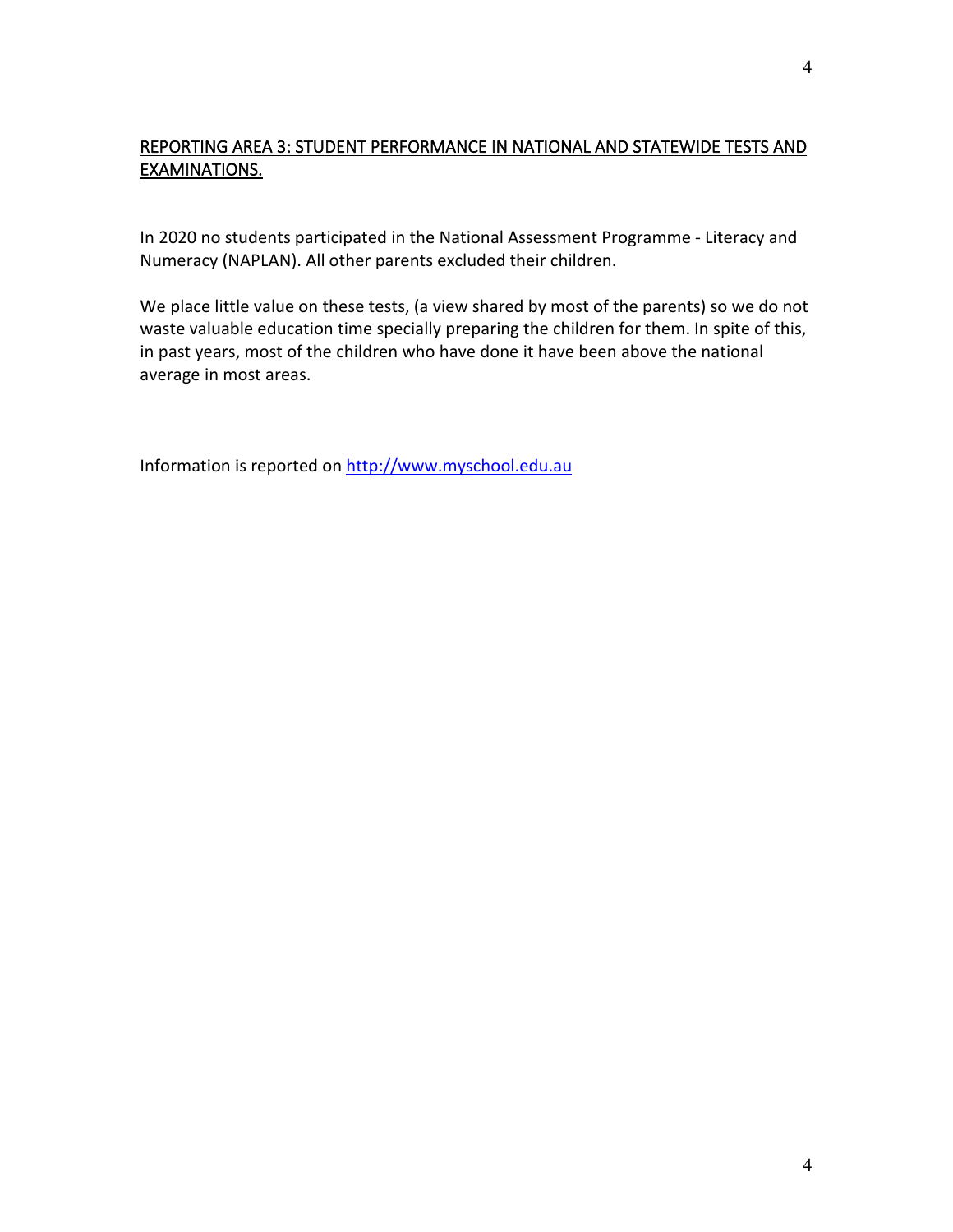## REPORTING AREA 4: PROFESSIONAL LEARNING & TEACHER STANDARDS

## **Details of all teaching staff**

| Category                                                                                                                                                                                                   | <b>Number of Teachers</b> |
|------------------------------------------------------------------------------------------------------------------------------------------------------------------------------------------------------------|---------------------------|
| Teachers who have teaching qualifications from a higher<br>education institution within Australia or as recognized within<br>the National Office of Overseas Skills Recognition (AEI-NOOSR)<br>guidelines. | 8                         |

- 1. Diploma of Education, Northern Rivers College of Advanced Education 1987
- 2. Diploma of Teaching, Lismore Teachers College 1974
- 3. Bachelor of Arts La Trobe university 2005; Dip Ed Southern Cross Uni 2007 B. Ed. Southern Cross, Lismore NSW
- 4. Diploma of Education Uni of Canberra 1999; B. App. Sci. Health Ed. Uni of Canberra
- 5. Bachelor of Arts (Fine Arts) (Honours) Royal Melbourne Institute of Technology 1999; Graduate Diploma in Education University of Melbourne 2002
- 6. B.Ed. -QUT Brisbane
- 7. Dip. Teach. Catholic College, Sydney, 1983
- 8. Bachelor of Art Education, NSW Uni 16/7/20

All but one of teachers are at Proficient level and one is on Provisional. Each, as required covers their 10 hours per year of approved training with a registered educator, addressing the National Professional Standards for Teachers, AIS and Rudolf Steiner College being the main contributors.

All of the teachers participated together with teachers from other schools in a k to 8 Speech Course. This was a NESA-approved course provided by Rudolf Steiner College.

All teachers at Aetaomah participate in regular meetings weekly where ideas in education are discussed, drawing from all relevant sources and areas. Ideas on how to help individual children are discussed drawing on the experience within the teaching group and qualified resources from without.

We all participate in artistic speech and movement activities at these meetings. This is important as the most used tools of teaching are the voice, facial expression gesture and posture. Instantly a teacher will gain or lose a child's interest through his or her uninspiring speech or sloppy movement.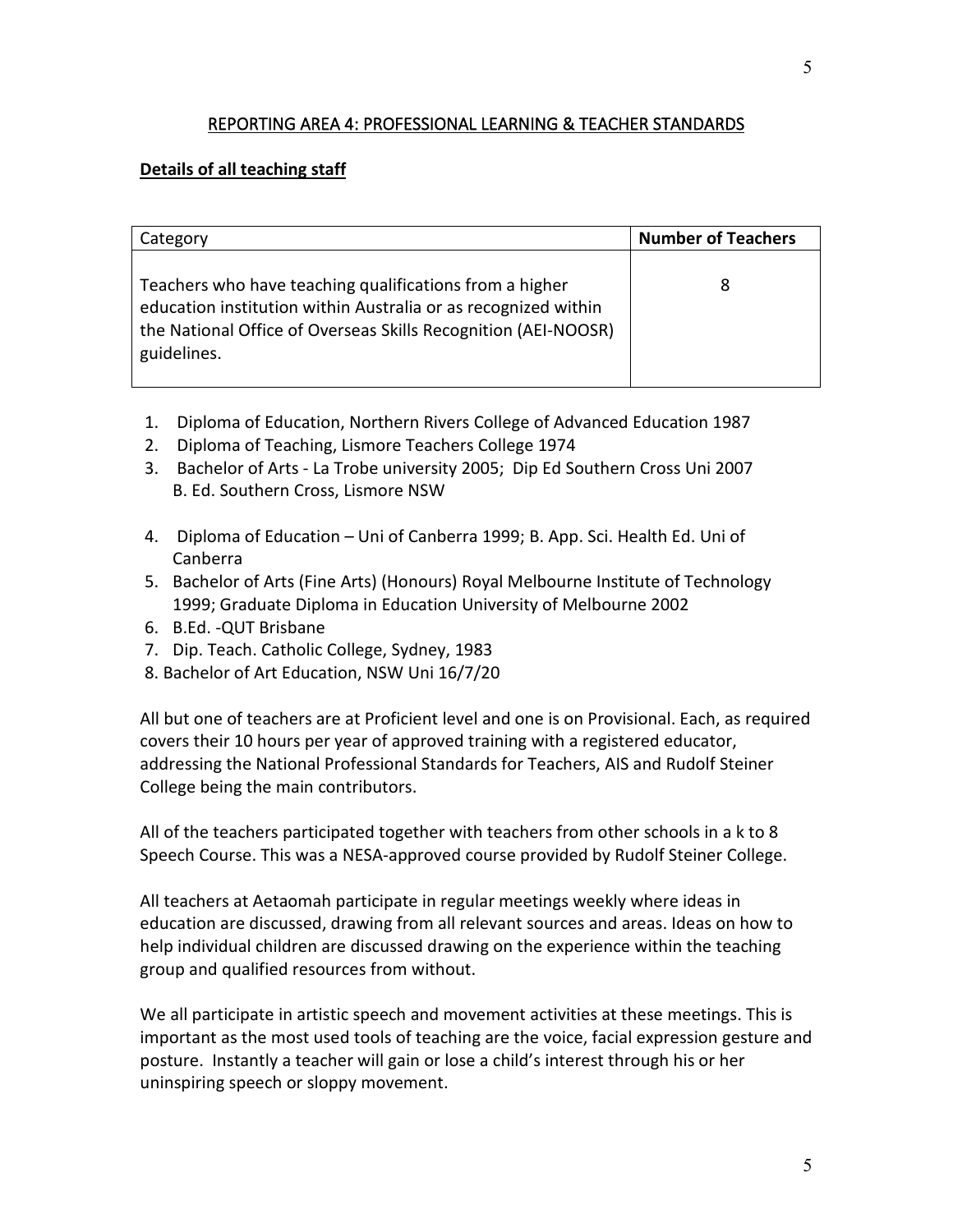For several days at the end of each holiday break, education sessions are held with experienced teachers. All Staff participate.

## REPORTING AREA 5: WORKFORCE COMPOSITION.

Teaching Staff  $= 8$ 

FTE teaching staff = 5

Non-Teaching staff = 3 (Principal, Business Manager, Business Assistant/Maintenance)

FTE of non-teaching staff = 1.9

At the moment we have no Aboriginal or Torres Strait Islander staff.

See Myschool website: [http://www.myschool.edu.au](http://www.myschool.edu.au/)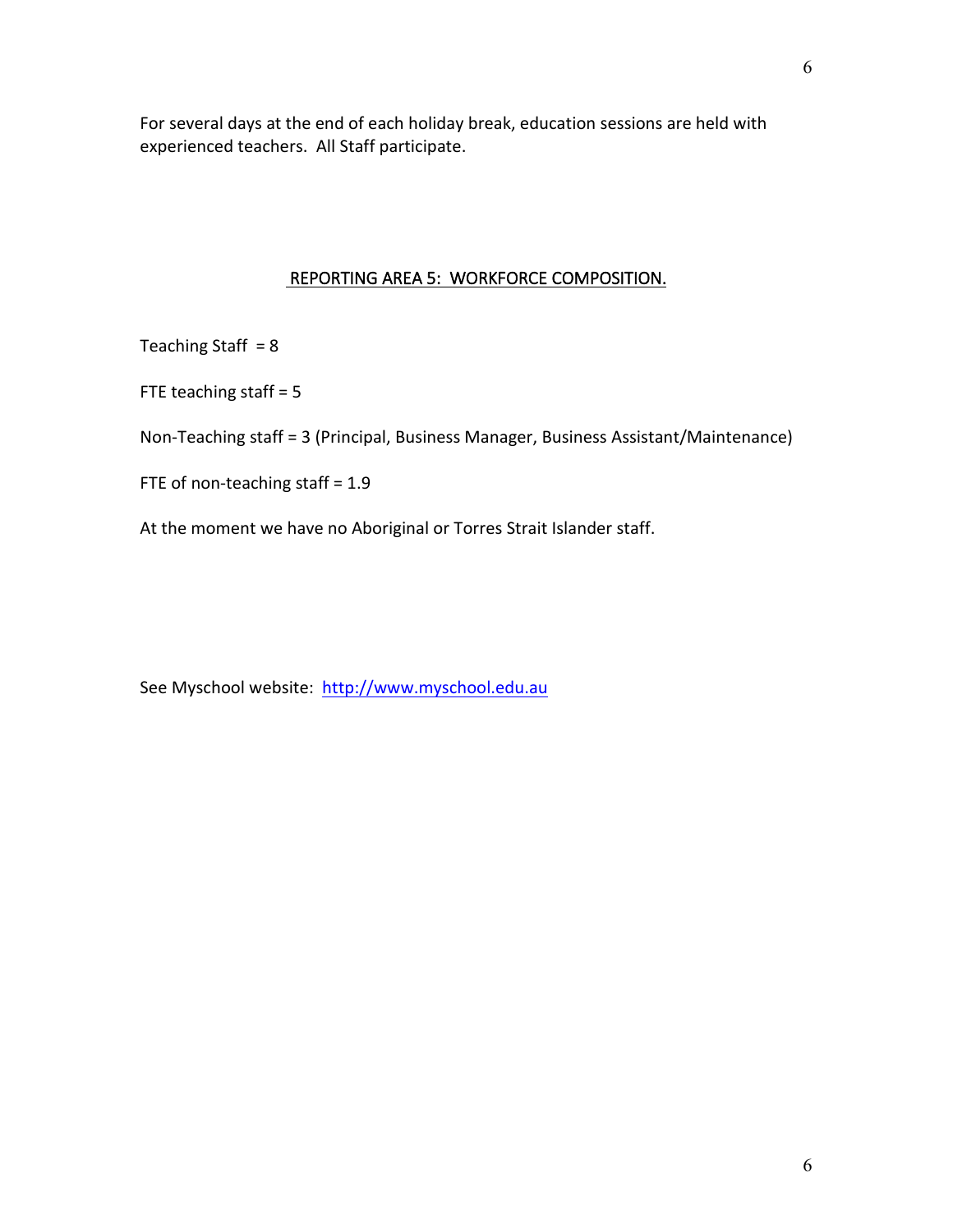## REPORTING AREA 6: STUDENT ATTENDANCE

90% of students attended school on average each school day in 2020.

Kinder……….86% 1st Class…….95% 2nd Class……90% 3rd Class…….96% 4th Class…….90% 5th Class…….93% 6th Class…….85% 7th Class......86% 8th Class…….88%

90% of students attended school on an average day, which is similar to last year.

Aetaomah only goes to year 8.

#### **Management of non-attendance:**

Parents are expected to ring the school before school-time if their child is not attending school on a given day. This is to be followed within 5 days by a note explaining the absence. The school follows up where this procedure is not followed, and the parents may be required to meet the school if necessary.

Mandatory reporting procedures apply where absences are extended, or the student may be at risk.

See Myschool website: [http://www.myschool.edu.au](http://www.myschool.edu.au/)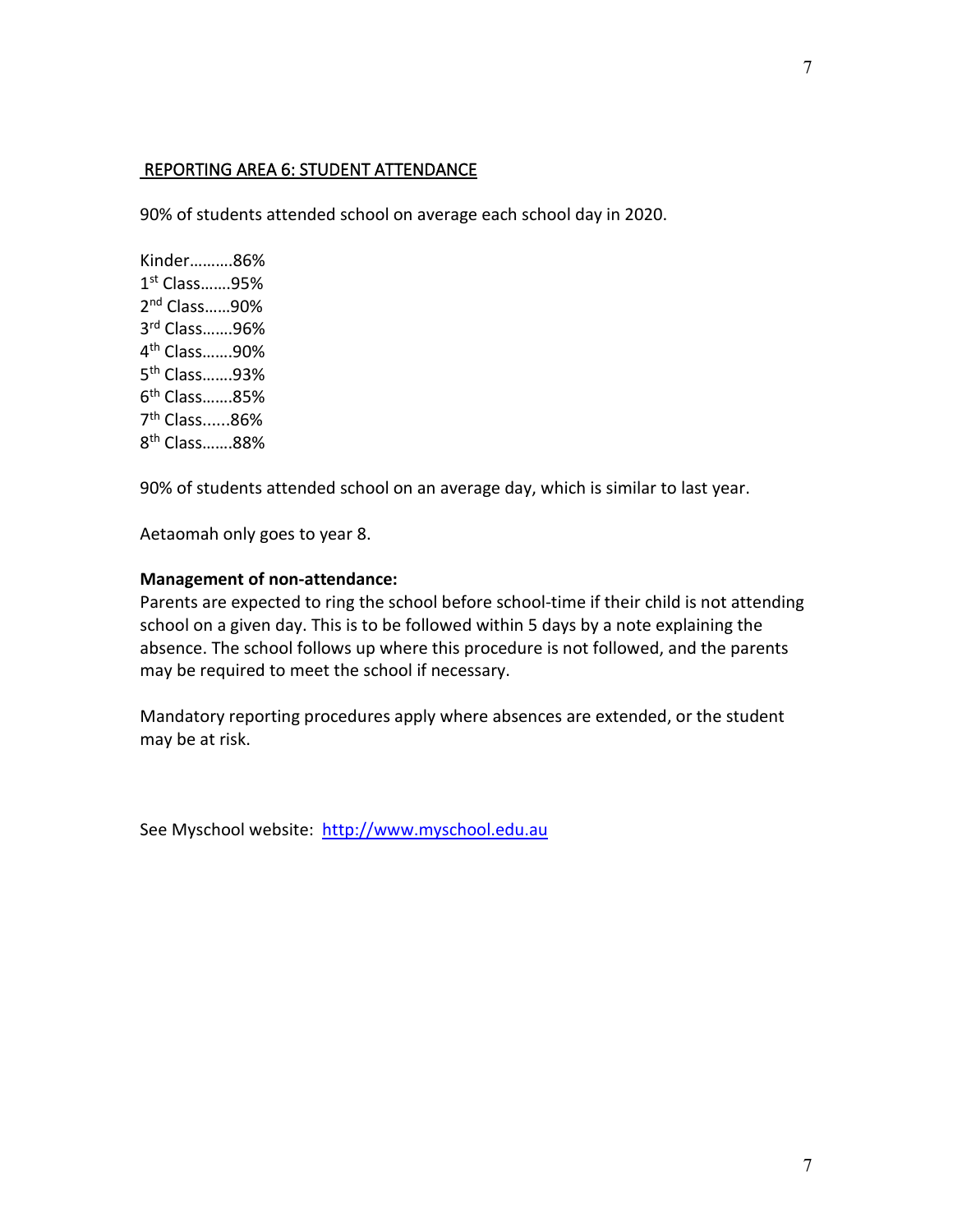## REPORTING AREA 7: ENROLMENT POLICIES & PROFILES

#### **Enrolment Policy**

Aetaomah is a comprehensive co-educational K-8 school providing an education underpinned by spiritual values, based on the educational work of the late Dr Rudolf Steiner and operating within the policies of the *NSW NESA*. All applications will be processed in order of receipt and consideration will be given to the applicant's support for the ethos of the school, siblings already attending the school and other criteria determined by the school from time to time. Once enrolled, students are expected to support the school's ethos and comply with the school rules to maintain the enrolment.

All enrolments comply with the Disability Discrimination Act. There is no discrimination on sexual, racial or religious grounds.

Students enrolling in 7-8 classes are accepted on 1 month probation when their behaviour is reviewed.

### **ENROLMENT PROCEDURE**

(1) All applications should be processed within the school's enrolment policy.

(2) The principal or his delegate will meet the parents/carers and child first to discuss overall school qualities and to find any particular needs of the child and family.

(3) Class teacher will conduct a formal interview with the prospective parent to resolve

- (i) School details and expectations.
- (ii) Child and family situation

(iii) Any special circumstances: family, medical, religion, diet, disabilities, allergies, special gifts and talents, particular interests etc.

 (iv) Consider each applicant's supporting statement/interview responses regarding their ability and willingness to support the school's ethos.

 (v) Consider each applicant's educational needs and identify any strategies which need to be put into place to accommodate the applicant.

(4) The child needs to be seen and talked with by the teacher at some point before being offered a position or being accepted by the school.

(5) Details of requirements outlined in the Parent Information section of the enrolment pack to be pointed out. The parents need to be clear on fees and on the school's standards and conditions of enrolment such as regular attendance and being on time for school.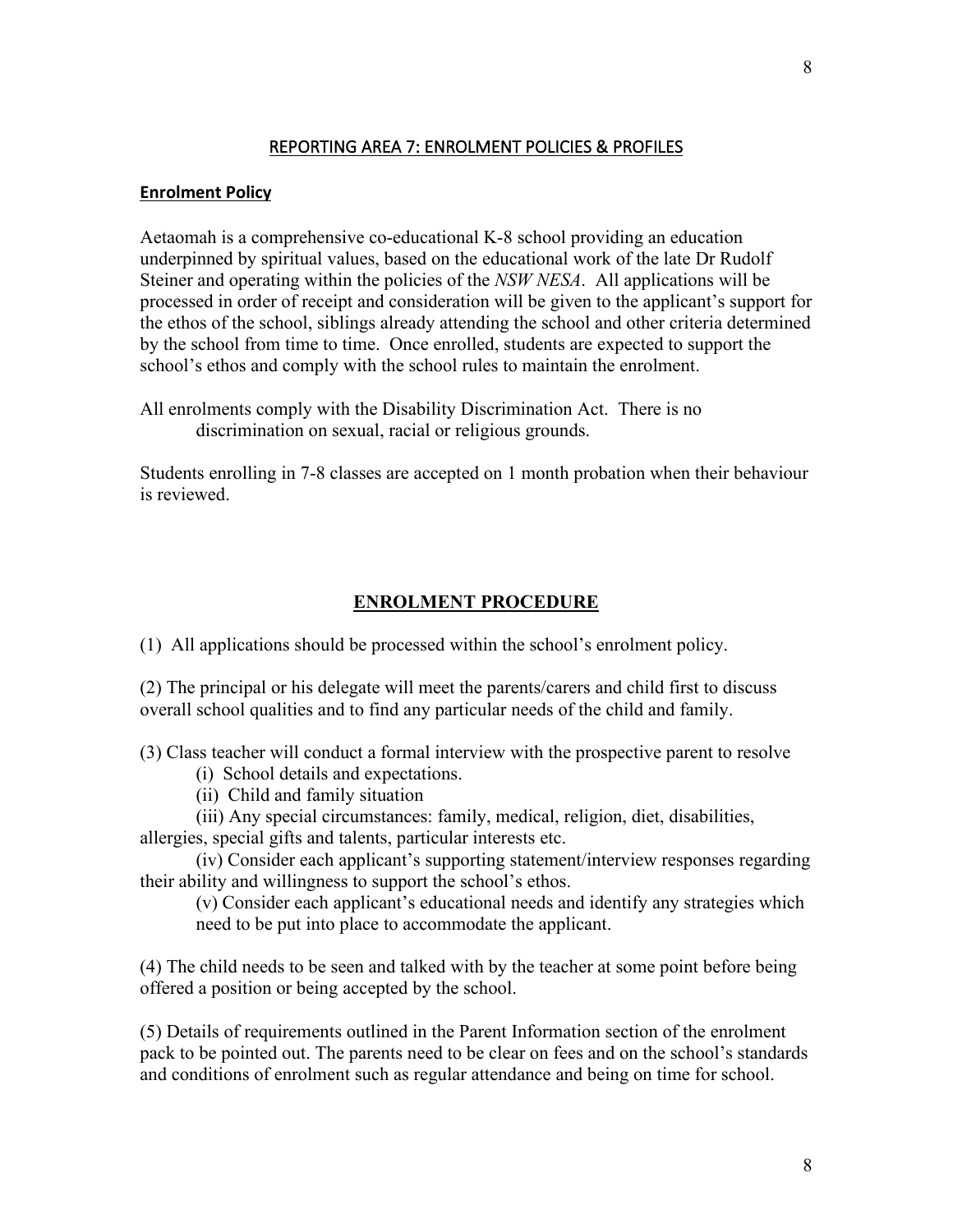- (6) Parent to be given Enrolment Pack if considering enrolling a child.
- (7) All enrolments comply with the Disability Discrimination Act. There is no discrimination on sexual, racial or religious grounds.

(8) Parents need to inform the school of any health-care and disability needs and liaise with the teacher in relation to any medical issues the child may have and if necessary develop a management plan. If there is a disability question the parents and teacher will discuss the necessity and feasibility of adjustments to meet the child's needs. This will need to be brought to the College of Teachers if the adjustment is to be significant or will impact upon other students.

(9) If the Class Teacher has any doubts or concerns he/ she must refer to the principal, or a delegated authority and the College of Teachers

(10) Upon agreement by the parents and student with the class teacher conducting the interview an enrolment form is filled in and signed by the parents.

(11) Students enrolling in 7-8 classes are accepted on 1 month probation when their behaviour is reviewed.

#### STUDENTS WITH DISABILITIES:

In considering such enrolments we will comply with "The Disability Standards For Education 2005". The standards require that we treat students with disabilities on the same basis as students without disabilities.

A collaborative approach between school and parents is essential and we will need to demonstrate flexibility towards making a genuine effort to meet the student's needs.

The teacher keeps objective notes of any meeting with parents in such a situation.

The teacher refers the application to the College of Teachers or if urgent, in the first place to the principal.

#### STUDENT POPULATION:

The school population was around 65 over the year. There are about equal numbers of boys and girls.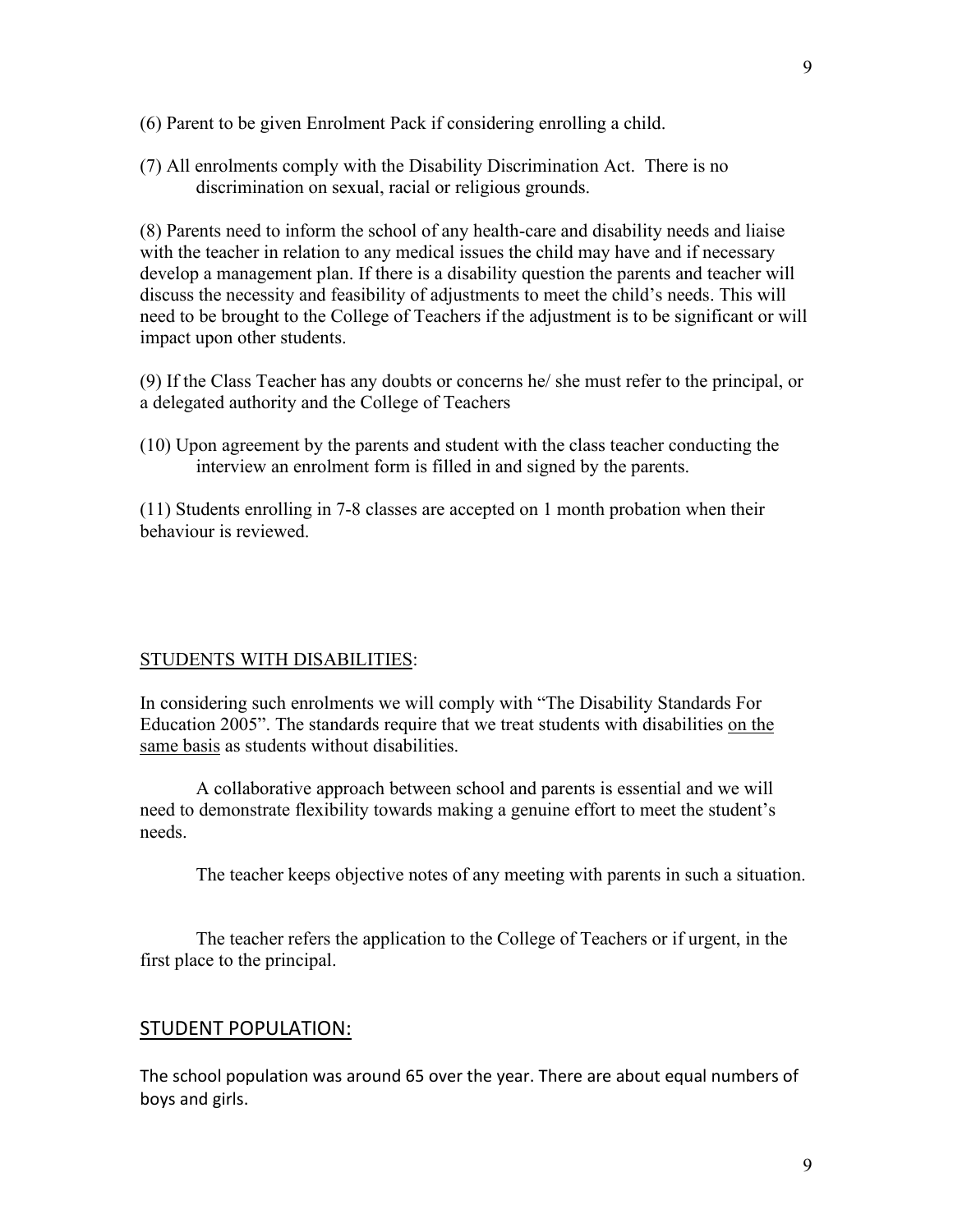We accept students from all backgrounds. This area provides a stimulating diversity of outlooks.

All of our students speak English as their first language at present, and 2 students speak a language other than English at home.

Students come from Uki and Murwillumbah areas, farms, rural properties, semisuburban situations, villages and alternative communities.

It is a mixture of low to average socio-economic area, but a philosophically stimulating one.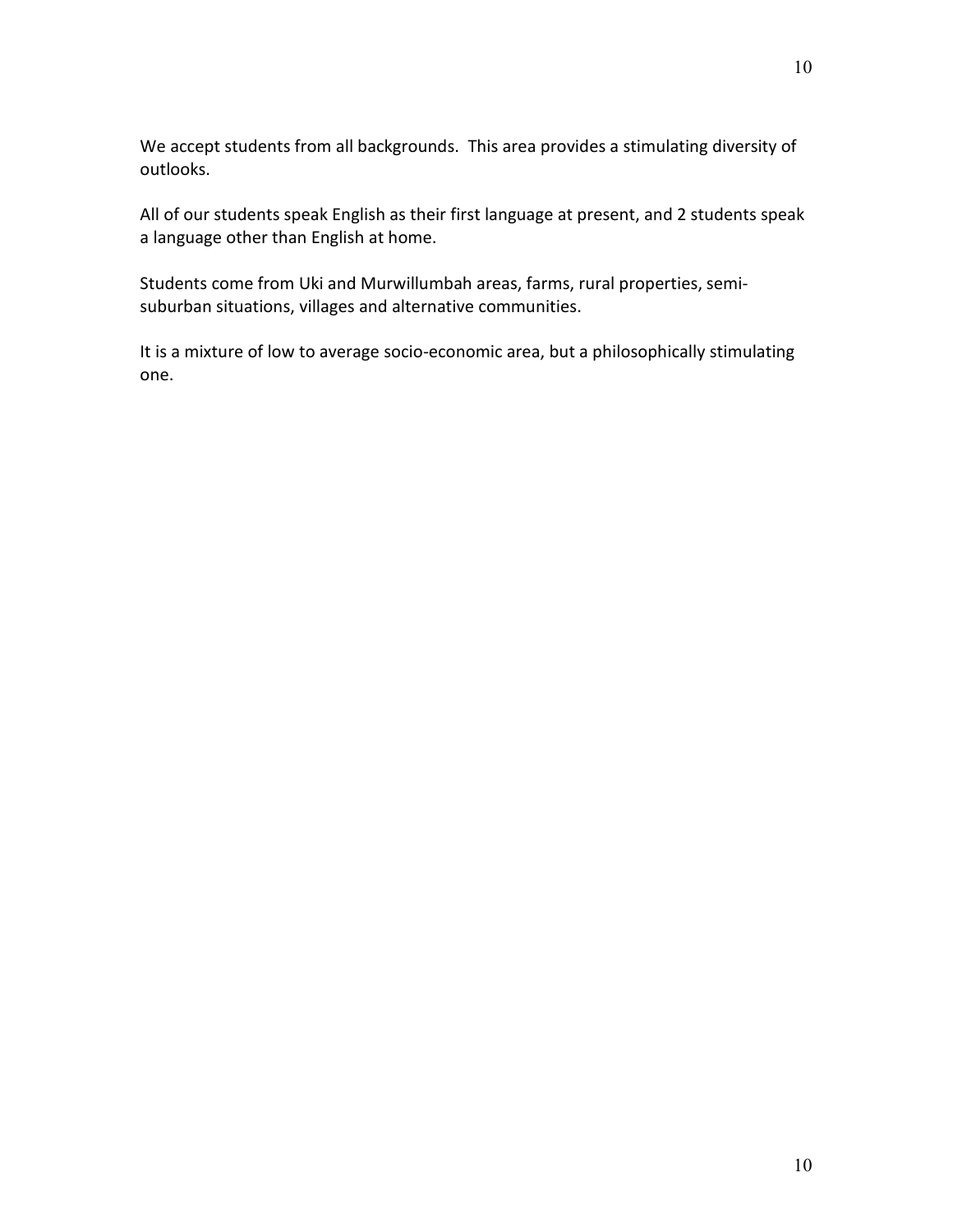### REPORTING AREA 8: SCHOOL POLICIES

## **POLICIES**

#### **A. Policies for Student Welfare**

The school seeks to provide a safe and supportive environment which:

- Minimizes risk of harm and ensures students feel secure.
- Supports the physical, social, academic, spiritual and emotional development of students.
- Provides student welfare policies and programmes that develop a sense of worth and foster personal development.
- Provide for early intervention for students at risk.

To ensure that all aspects of the school's mission for providing for a student's welfare are implemented the following policies are in place.

| <b>Policy</b>                                                                                                                               | Changes in 2019                                                              | <b>Access to full text</b>                                                                                    |
|---------------------------------------------------------------------------------------------------------------------------------------------|------------------------------------------------------------------------------|---------------------------------------------------------------------------------------------------------------|
| <b>Child Protection Policy</b>                                                                                                              |                                                                              | Issued to all staff                                                                                           |
| encompassing:<br>Definitions and concepts<br>Legislative requirements<br>(Principal is H.O.A. – reporting<br>in line with N.S.W. Children's | Change from<br>Ombudsman's policy 2004<br>to Children's Guardian Act<br>2019 | and members of the<br>school board and<br>retained in Policies<br>and Procedures<br>Booklet at the<br>school. |
| Guardian Act 2019)<br>Preventative strategies -<br>$\bullet$<br>undertaken for both staff and<br>community.                                 |                                                                              | Parents may request<br>a copy by asking                                                                       |
| Reporting and investigating<br>"reportable conduct'<br><b>Investigation Processes</b>                                                       |                                                                              | their class teacher.                                                                                          |
| Documentation.                                                                                                                              |                                                                              |                                                                                                               |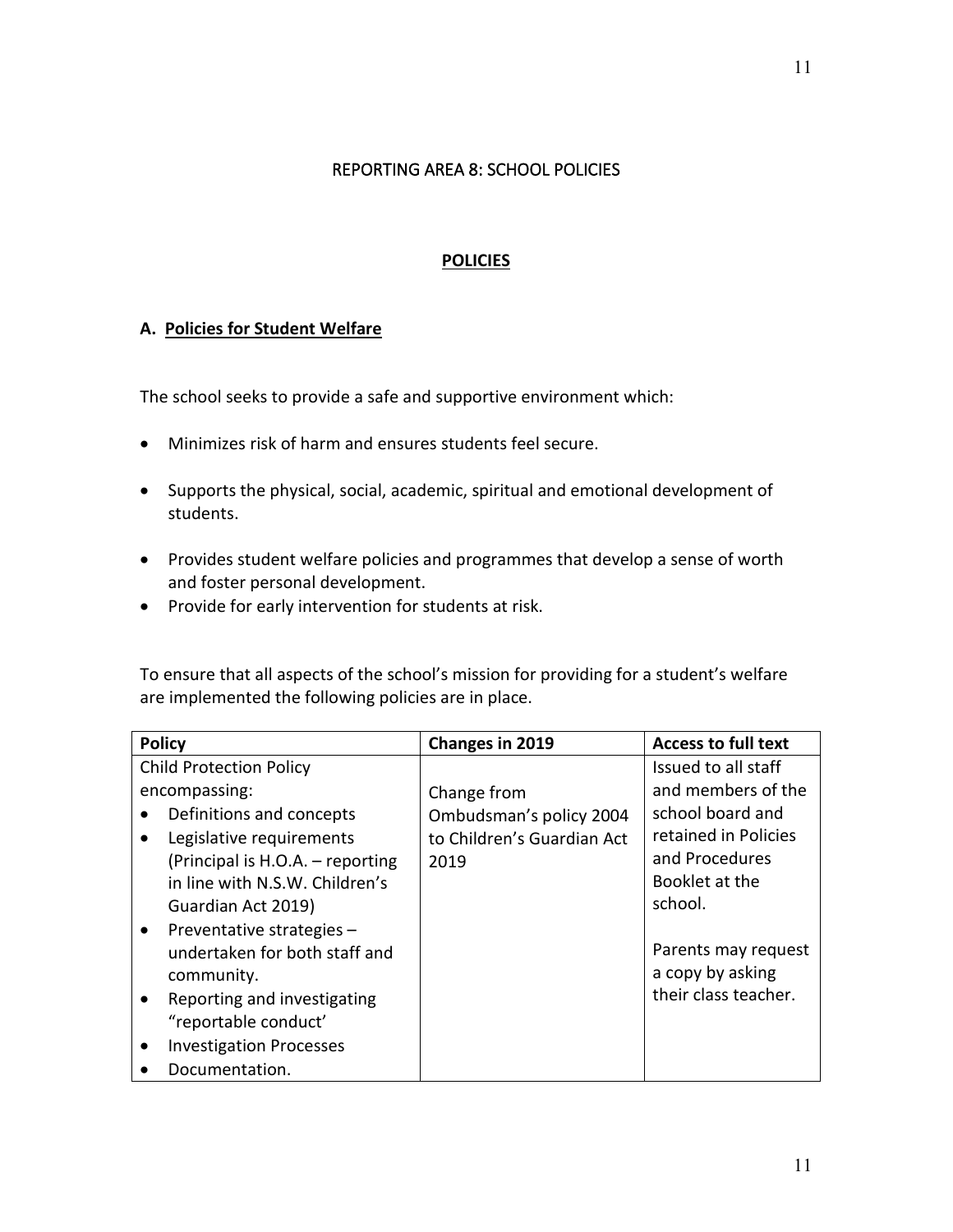# **Policies cont'd**

| <b>Policy</b>                                                                                                                                                                                                           | Changes in 2018 | <b>Access to full text</b>                                                                                                                                                                              |
|-------------------------------------------------------------------------------------------------------------------------------------------------------------------------------------------------------------------------|-----------------|---------------------------------------------------------------------------------------------------------------------------------------------------------------------------------------------------------|
| Security Policy encompassing:<br>Procedures for security of the<br>grounds & buildings.<br>Use of grounds & facilities.<br>Emergency procedures.<br>Travel on school-related<br>activities.                             | No change       | Issued to all staff<br>and members of the<br>school board and<br>retained in Policies<br>and Procedures<br>Booklet at the<br>school.<br>Parents may request<br>a copy by asking<br>their class teacher. |
| Supervision Policy encompassing:<br>Duty of care & risk<br>management.<br>Levels of supervision for on-site<br>$\bullet$<br>& off-site activities.<br>Guidelines for supervisors.                                       | No change       | Parents may request<br>a copy by asking<br>their class teacher.                                                                                                                                         |
| <b>Codes of Conduct Policy</b><br>encompassing:<br>Code of conduct for staff and<br>students.<br>Behaviour management.                                                                                                  | No change.      | Parents may request<br>a copy by asking<br>their class teacher.                                                                                                                                         |
| Pastoral Care Policy encompassing:<br>The pastoral care system<br>Availability of and access to<br>$\bullet$<br>special services such as<br>counseling.<br>Health care procedures.<br>Critical accident policy.         | No change       | Parents may request<br>a copy by asking<br>their class teacher.                                                                                                                                         |
| Communication policy<br>encompassing:<br>Formal and informal<br>mechanisms in place for<br>facilitating communication<br>between the school and those<br>with an interest in the student's<br>education and well-being. | No Change       | Parents may request<br>a copy by asking<br>their class teacher.                                                                                                                                         |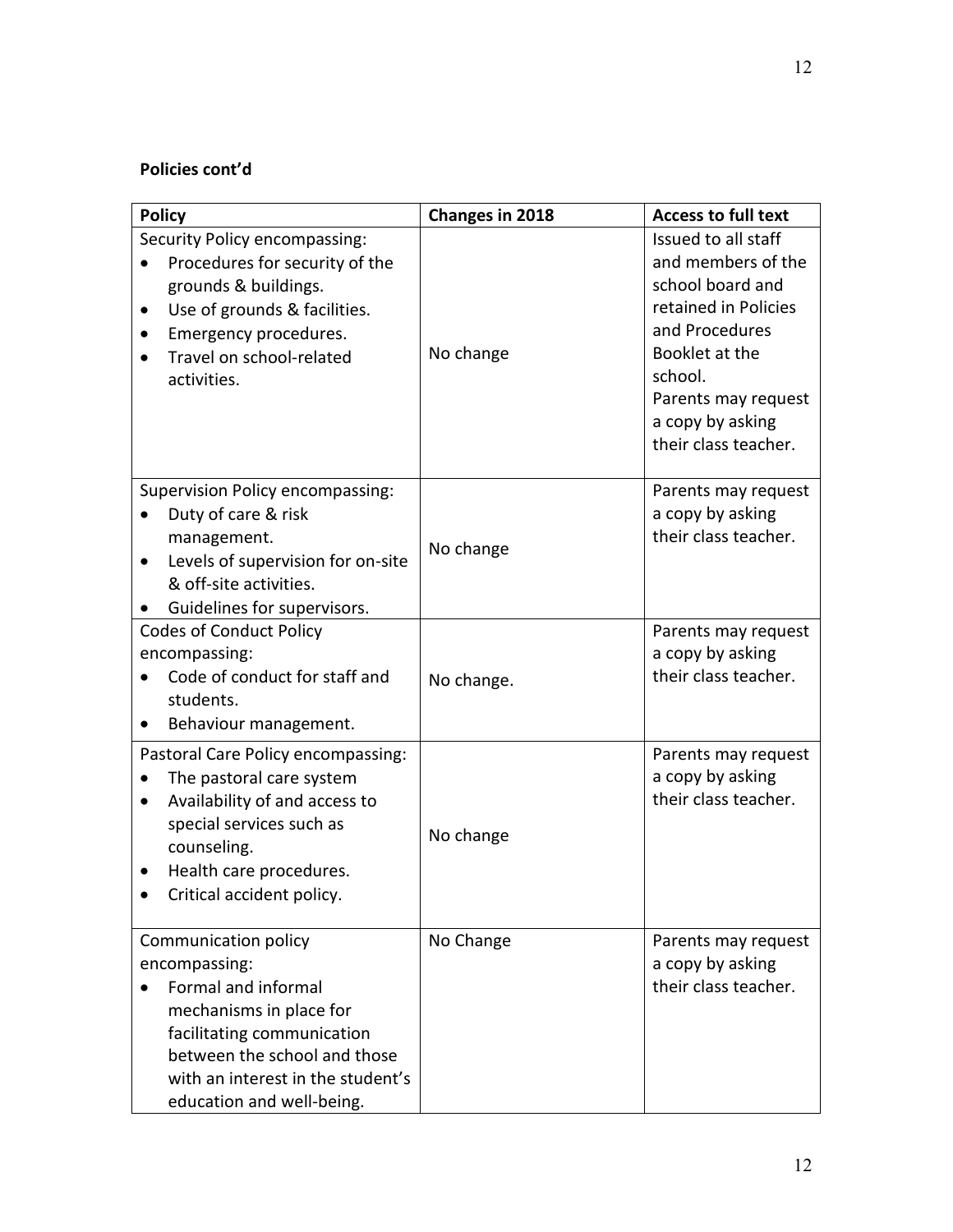#### **Policies cont'd**

#### **B. Policies for Anti Bullying and Harassment**

| The school policy provides     | No change | On school website. |
|--------------------------------|-----------|--------------------|
| processes for responding and   |           | Parents may also   |
| managing allegations of        |           | request a copy by  |
| bullying and harassment        |           | asking their class |
| through creative working with  |           | teacher.           |
| those involved.                |           |                    |
| Details of contact information |           |                    |
| for the Tweed police school    |           |                    |
| Liaison Office are included.   |           |                    |
|                                |           |                    |

## **C. Policies for Student Discipline**

Students are required to abide by the school's rules and to follow the directions of teachers and other people with authority delegated by the school. Where disciplinary action is required penalties imposed vary according to the nature of the breach of discipline and a student's prior behaviour. The school expressly prohibits corporal punishment and does not explicitly or implicitly sanction the administration of corporal punishment by non-school persons including parents, to enforce discipline at the school.

All disciplinary action that may result in any sanction against the student including suspension, expulsion or exclusion provides processes based on procedural fairness and would involve parents in the processes of procedural fairness for suspension and expulsion.

The full text of the school's discipline policy and associated procedures is provided to all members of the school community through:

- \* The school Policies and Procedures Booklet.
- Requesting a copy via class teacher or Principal of the school.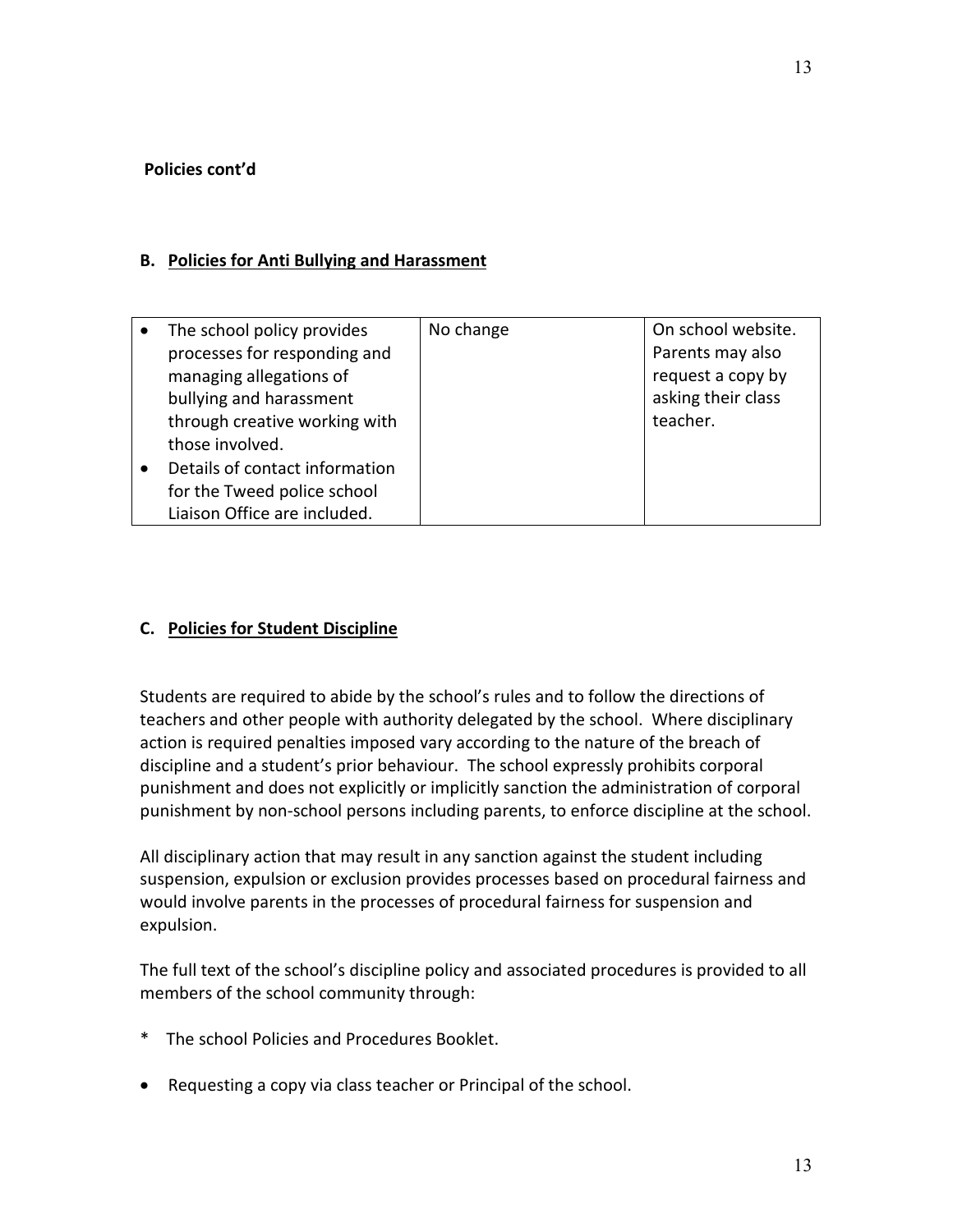## **D. Policies for Complaints and Grievances Resolution**

The school's policy for dealing with complaints and grievances includes processes for raising and responding to matters of concern identified by parents and/or students, the first approach by the complainant is made to the Class Teacher. If this is not satisfactory, the Principal and College of Teachers are called upon. These processes incorporate, as appropriate, principles of procedural fairness.

The full text of the school's policy and processes for complaints and grievances resolution is on the school website and is provided in the school Policies and Procedures Booklet available via a Class Teacher or the Principal.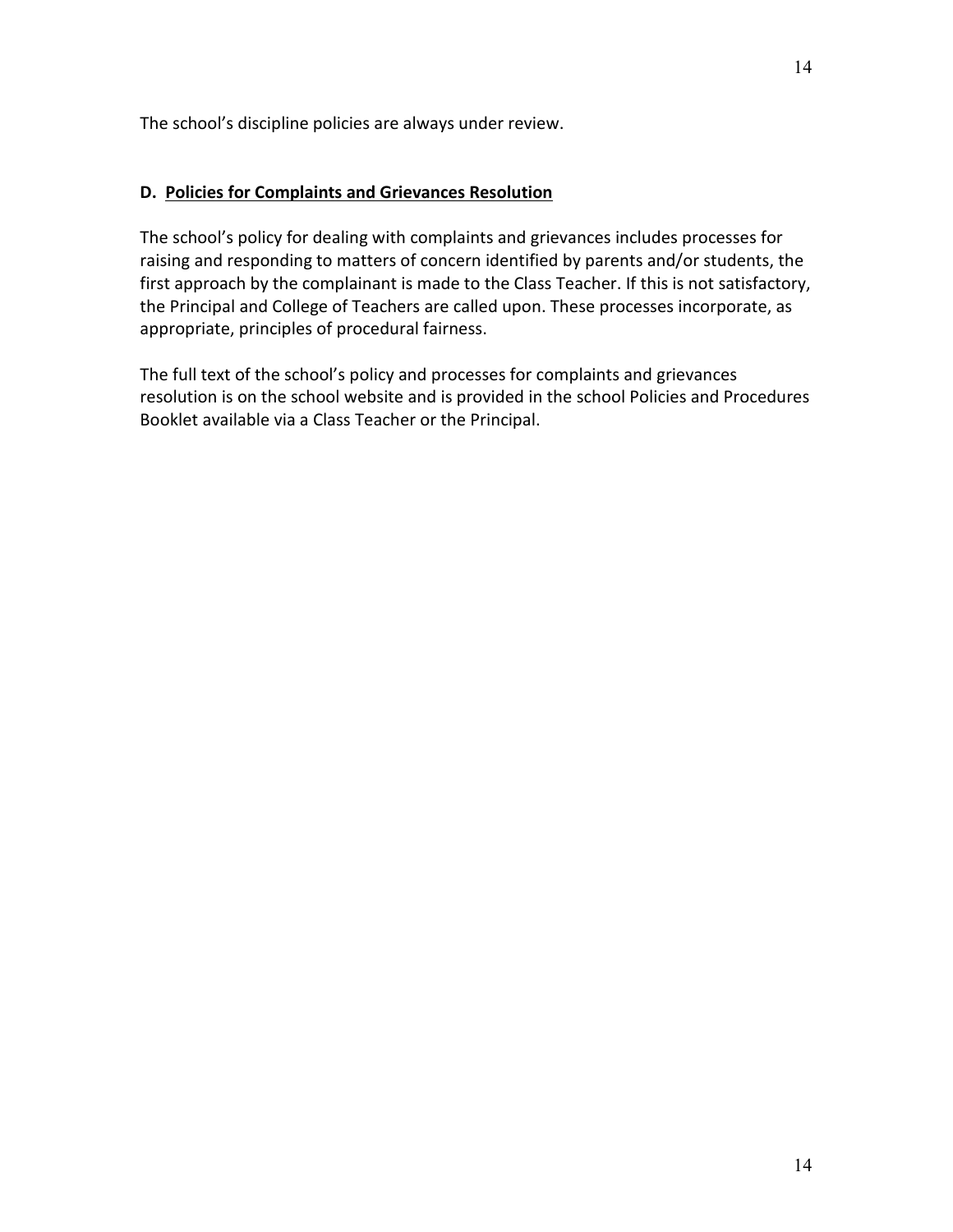# **REPORTING AREA 9: SCHOOL-DETERMINED IMPROVEMENT TARGETS**

| Area                                                                                                                  | <b>Priorities</b>                                                                                                                                                                                                                                                                                                                                                                   |                                                                                                                                                |
|-----------------------------------------------------------------------------------------------------------------------|-------------------------------------------------------------------------------------------------------------------------------------------------------------------------------------------------------------------------------------------------------------------------------------------------------------------------------------------------------------------------------------|------------------------------------------------------------------------------------------------------------------------------------------------|
| Teacher<br>Development                                                                                                | Improved basis in Steiner education for all<br>teachers, especially in understanding child<br>development & understanding & skill in<br>individual child observation and<br>assessment. This is especially related to the<br>1 <sup>st</sup> of the Professional Standards for<br>teachers. This has been a priority in recent<br>years and will continue to be into the<br>future. | This has been<br>worthwhile in<br>teachers gaining a<br>deeper<br>understanding of<br>the children. This<br>continues to be a<br>top priority. |
| <b>Staff</b><br>Development                                                                                           | Deepening penetration into science,<br>especially science in nature, continuing<br>from last year. We will continue to stress<br>this amongst teachers and students.                                                                                                                                                                                                                | This continues as a<br>priority from last<br>year. The children<br>are learning to<br>become more<br>observant.                                |
| <b>Lesson Content</b><br>and Artistic<br>Presentation in<br>Relation to<br><b>Board of Studies</b><br><b>Outcomes</b> | To develop more fully, lesson presentation<br>artistically integrating Key Learning Areas to<br>enable better use of time. This is an ongoing<br>task so that time can be used more<br>effectively and to further develop effective<br>teaching and learning.                                                                                                                       | We need to<br>continue to work on<br>this.                                                                                                     |
| School<br>Vegetable<br>Gardens                                                                                        | We aim to develop the bio dynamic<br>qualities of the vegetable gardens. This also<br>relates to the science aspect above.                                                                                                                                                                                                                                                          | Many of the<br>children are<br>enthusiastically<br>planting gardens at<br>home. Covid time<br>really developed<br>this                         |

These will continue to be priority areas.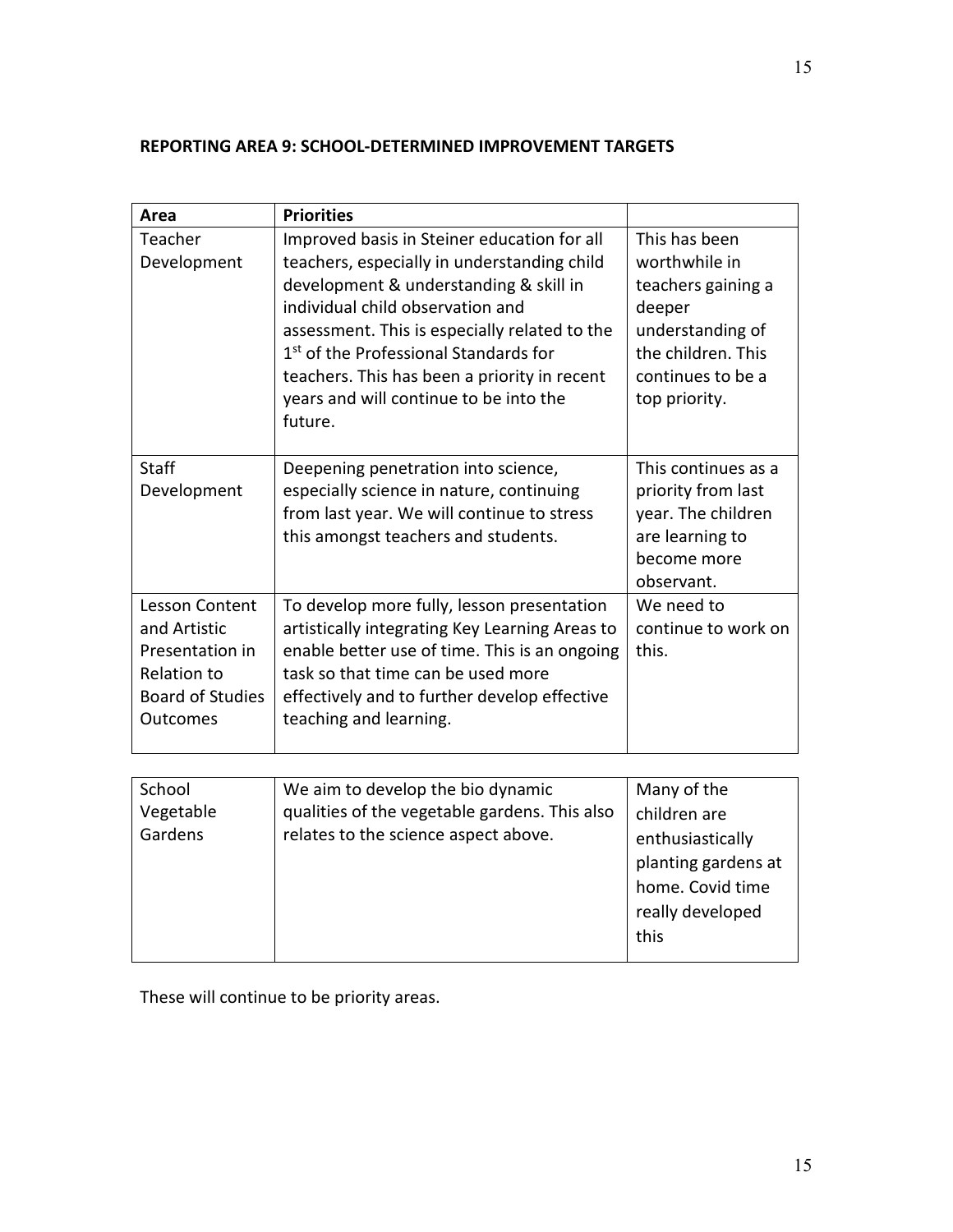#### REPORTING AREA 10: RESPECT & RESPONSIBILITY

This is, always has been and always will be an integral part of our school's social, ethical and moral education programme.

This is approached first and foremost in the presentation of lessons. Stories are told picturing social situations and a variety of ways of dealing with them. In general, one story a day over 9-10 years of schooling gives a thorough coverage.

We present all of the subjects in such a way that they picture a moral/social aspect. This requires close observation of the social workings of the children and use of stories to help correct problems.

Teachers set the tone of respect and responsibility through the way that they relate to each other, the children and the parents.

Social events such as Class Trips away where the children need to work together, and in a situation where they need to respect others (eg. A Camping Ground) are vital and are an integral part of the school year for all students. Covid put a halt to this activity but it will resume.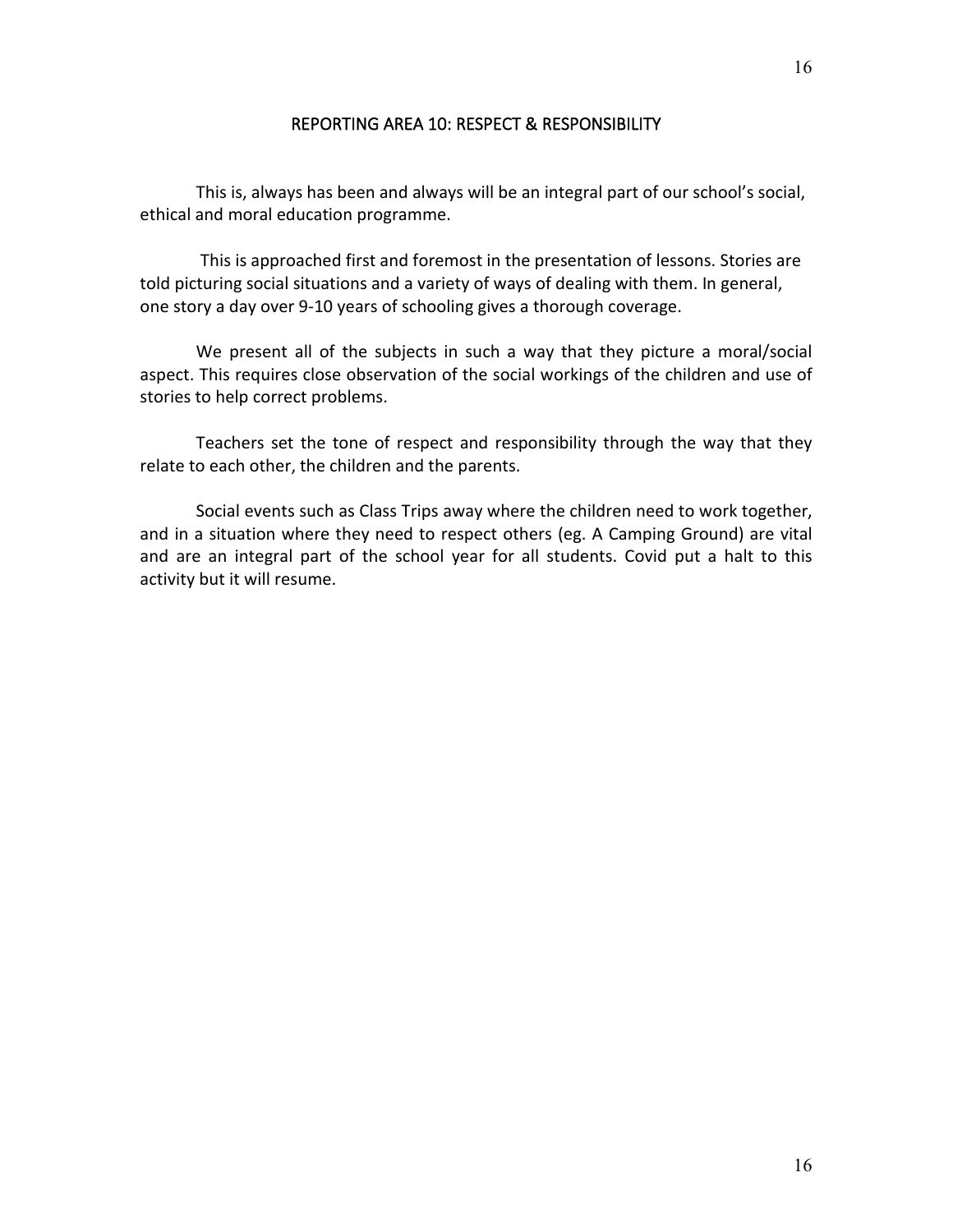## REPORTING AREA 11: PARENT, STUDENT & TEACHER SATISFACTION

We have regular meetings with our parents: meetings after school and formally arranged meetings, and the reports are of satisfaction. These are important opportunities to deal with any problems that may be simmering. The door is always open for parents to come to the school and view the children's work and talk to the teachers. The feedback is positive and appreciative of what is happening at the school.

Parent –teacher events give a good response, gardening days where the children, parents and teachers all work together in the school garden have had enthusiastic results.

Creativity is a key aspect of the school and the children are enthusiastically involved. The students perform major play presentations several times a year and these provide an artistic-creative focus through drama, movement and music. Some of the parents are involved in costume creation.

Seasonal festivals bring the whole school and parents together where the children give a short presentation (music, speech, drama, movement or a talk). The children's bookwork, craft etc is displayed.

These are all opportunities for student & parent feedback.

The teachers work harmoniously together and are able to express attitudes and raise problems as they wish.

School morale continues to be high.